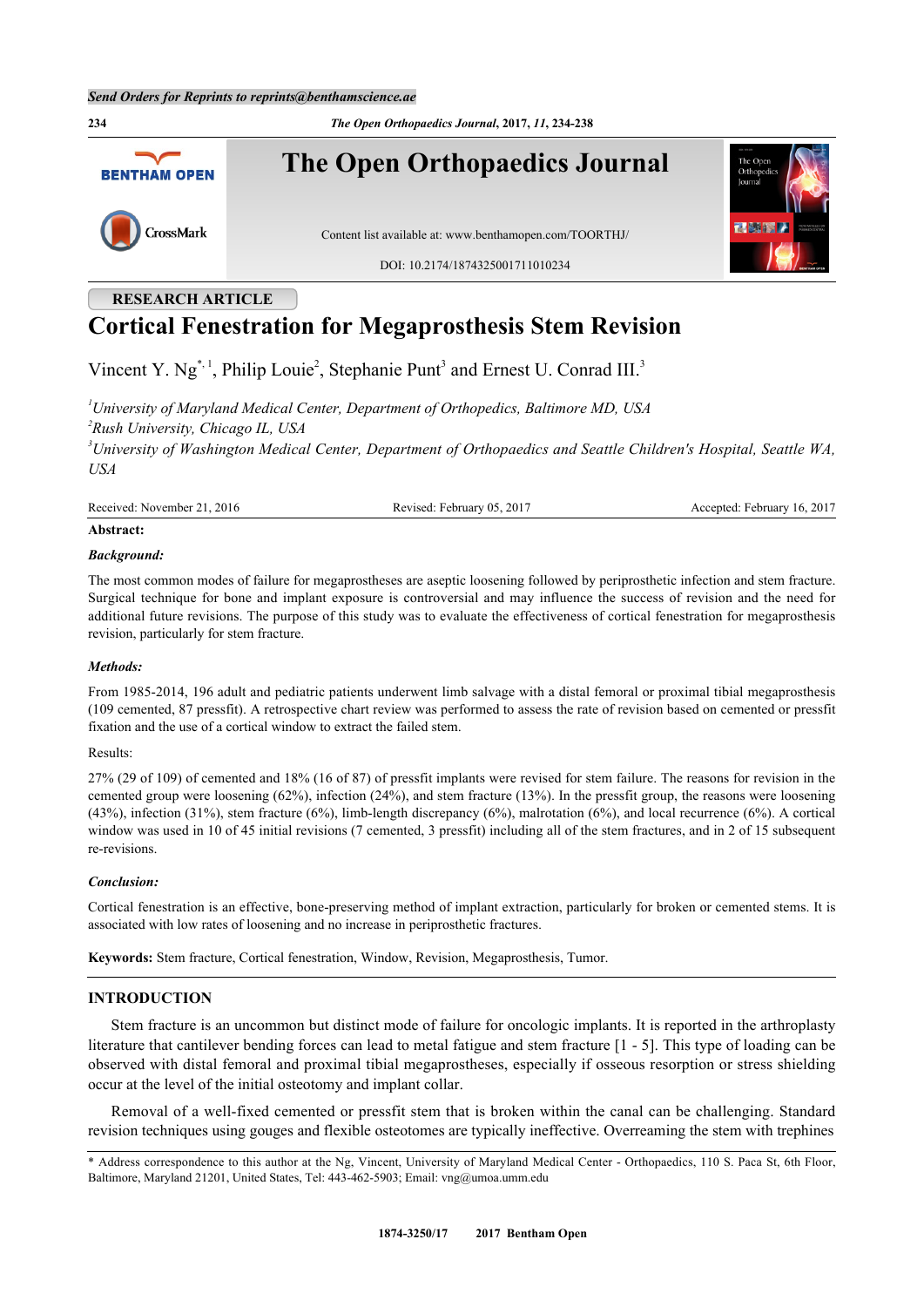is often unsuccessful for cemented or for bowed stems and are excessively destructive to the remaining cortical bone. Performing an osteotomy along the length of the incarcerated stem may create a cortical fracture.

Varying descriptions for cortical fenestration for removal of hip stems have been published [\[5](#page-4-1) - [9\]](#page-4-2). The objectives of this study are to 1) report a series of fractured megaprostheses stems about the knee, 2) describe an effective technique for stem removal, and 3) evaluate the effectiveness of this technique for varying revision situations.

# **METHODS AND MATERIALS**

A retrospective chart review was performed for a single surgeon (EUC) from 1985-2013. 330 adult and pediatric patients were identified as having undergone limb salvage with a megaprosthesis, of which 196 (109 cemented, 87 pressfit) involved the distal femur or proximal tibia. There were 45 revisions. Case details including method of fixation for the primary prostheses, reason for implant failure, and method of stem extraction were recorded. All data were collected in accordance to IRB.

Cortical fenestration was performed in all cases with a fractured stem (Fig. **[1](#page-1-0)**) and in select difficult revisions for other etiologies for a total of 12. Using intraoperative fluoroscopy, the level of the cortical window was planned such that a 4 cm or greater length of circumferential intact cortical bone would remain at the end of the bone adjacent to the stem collar. The cortical window would extend in length to near the tip of the stem. A high-speed pneumatic drill with a fine tip was used to perforate the cortex at 5 mm intervals and outline a long oval cortical window. For the femur, the window was placed anteriorly. For the tibia, the window was placed anteromedially or anterolaterally. To avoid compromising the cortical integrity of more than one side of the bone, the width of the window was limited to the width of the intramedullary canal. An approximately 10-20 mm osteotome was used to carefully complete the window.

<span id="page-1-0"></span>

**Fig. (1).** Lateral and anteroposterior radiographs of a broken stem.

<span id="page-1-1"></span>Once the window was removed, a high-speed burr with a wire-passer tip was used to remove any easily visible cement Fig. ([2](#page-1-1)). An ultrasonic cement removal device such as the Ultra- Drive<sup>®</sup> (Biomet, Warsaw, IN) or OSCAR<sup>®</sup> (Orthosonics, Chatham, NJ) was used to remove cement from the sides of the implant and within the canal. A burr was used in the window to create a transverse divot in the stem such that an osteotome could be placed into the divot and the entire stem be driven retrograde out of the canal using a mallet and the osteotome. After the stem was removed, the remaining cement was removed with the ultrasonic device. It should be noted that the ultrasonic device was also effective at disrupting osseous ingrowth fixation for pressfit stems.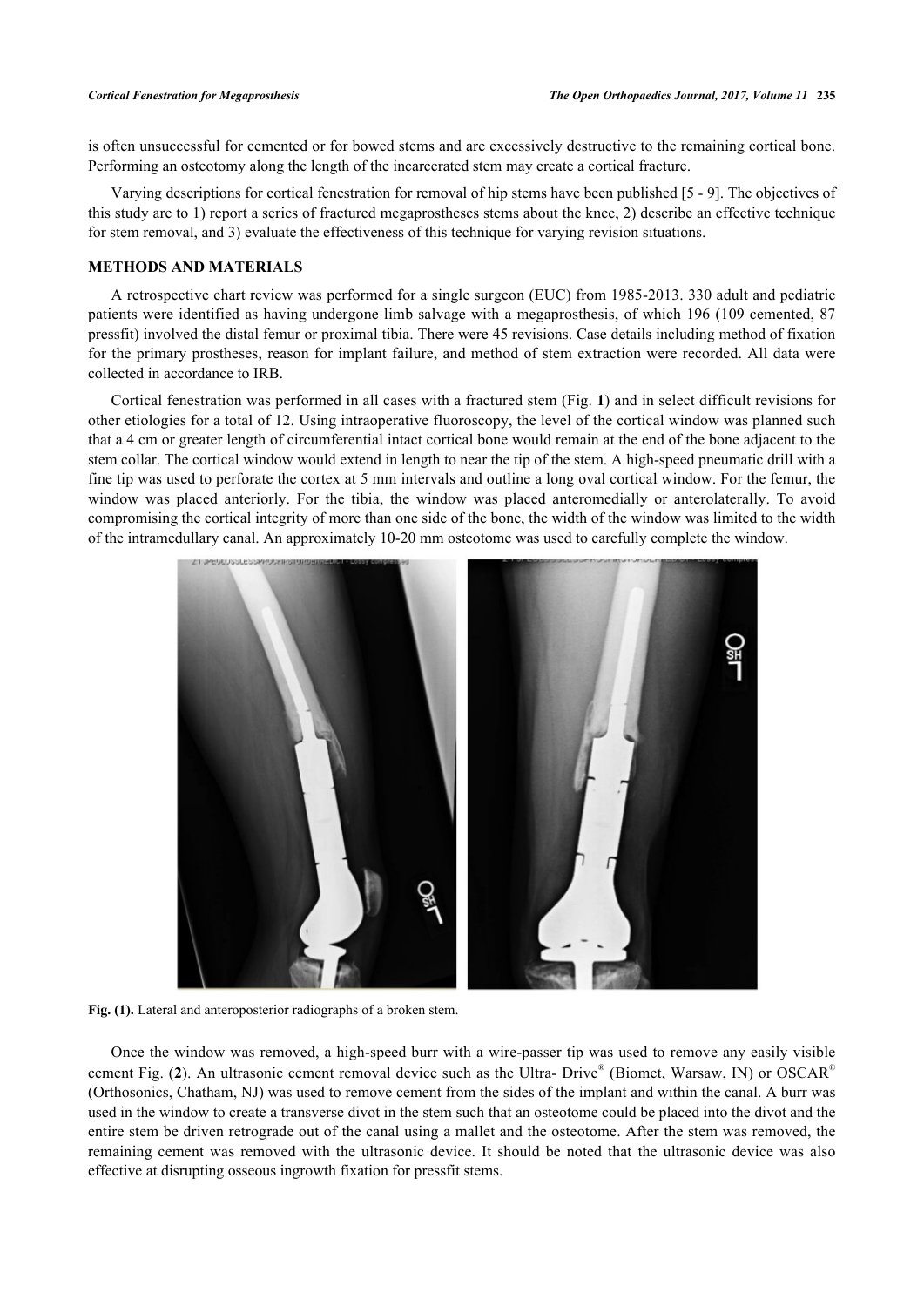

**Fig. (2).** Intraoperative photo of the cortical window after extraction of a broken stem.

<span id="page-2-0"></span>

**Fig. (3).** Intraoperative photo of revision components with refixation of cortical window.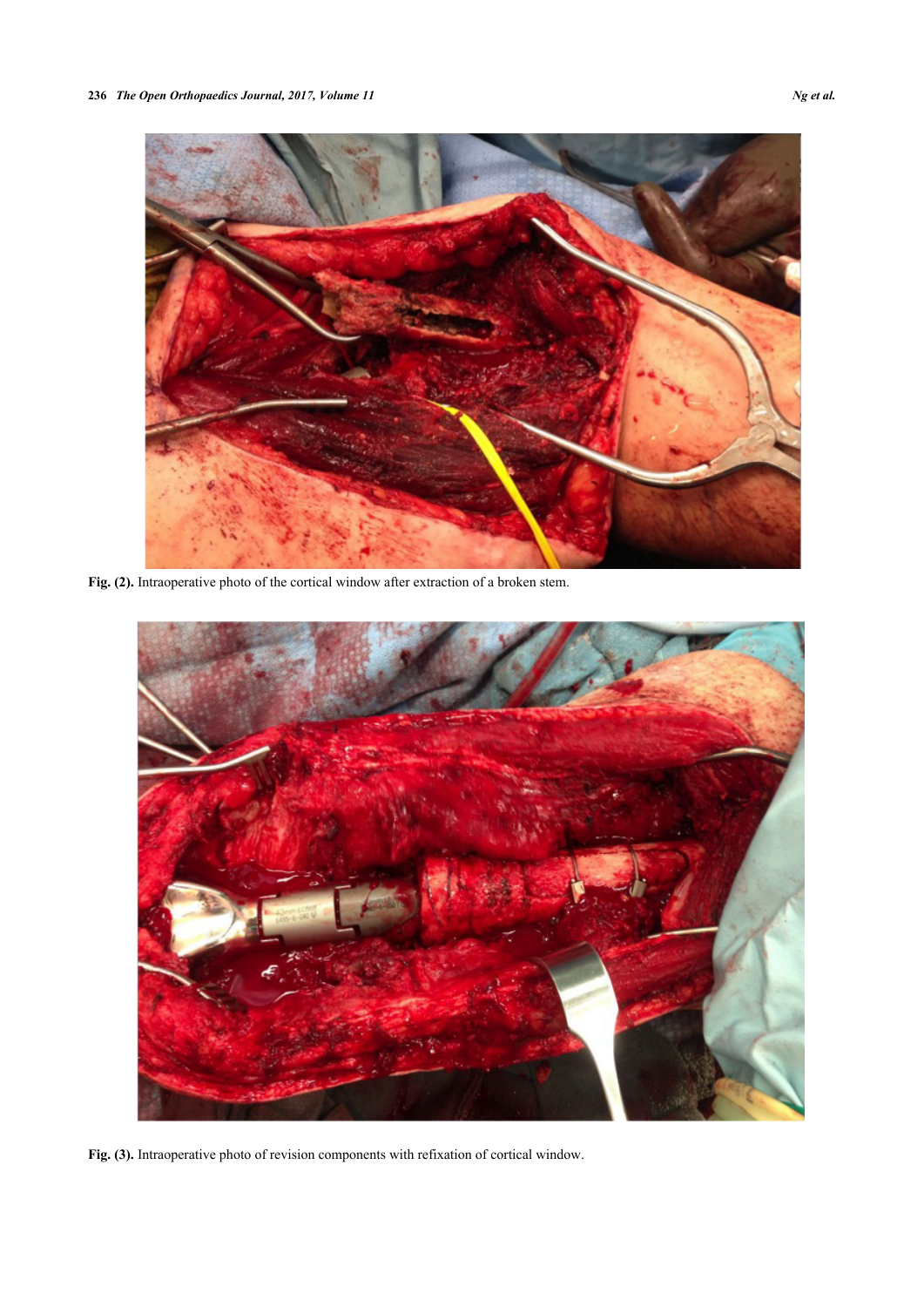A long pressfit stem that bypassed the cortical window by at least 4 cm was typically used for reconstruction. The cortical window was fixed with two cerclage cables prior to placement of the final stem Fig. (**[3](#page-2-0)**). If the new implant was cemented, bone wax was placed around the edges of the window to prevent cement extravasation. The collar of the new stem was seated into cortical bone to minimize a "flagpole" phenomenon and bending forces on the stem.

Postoperatively, patients were kept partial weight-bearing for 6 weeks if no cortical fenestration was needed and 12 weeks if cortical fenestration had been performed. Postoperative radiographs were obtained to document the integrity of the cortical window (Fig. **[4](#page-3-0)**).

# **RESULTS**

27% (29 of 109) of cemented and 18% (16 of 87) of pressfit prostheses were revised for stem failure. The reasons for revision in the cemented group were loosening (62%), infection (24%), and stem fracture (13%). In the pressfit group, the reasons were loosening  $(43\%)$ , infection  $(31\%)$ , stem fracture  $(6\%)$ , limb-length discrepancy  $(6\%)$ , malrotation (6%), and local recurrence (6%). A cortical window was used in 10 of 45 initial revisions (7 cemented, 3 pressfit) including all of the stem fractures, and in 2 of 15 subsequent re-revisions.

<span id="page-3-0"></span>

**Fig. (4).** Lateral and Anteroposterior Radiographs Postoperatively.

17% (2 of 12) revision cases in which a cortical window was used required subsequent re-revision for infection (8%) and for loosening (8%). Rerevision was necessary in 33% (16 of 48) cases in which no cortical window was used to remove the failed stem. The reasons for re revision in the cases without a cortical window were loosening (25%; 12 of 48) and infection (8%; 4 of 48).

#### **DISCUSSION**

Stem fracture due to cantilever bending and inadequate proximal bone support is a well- known phenomenon in total hip arthroplasty, but it is less studied in megaprostheses around the knee. Improved manufacturing technology and larger stem diameter may reduce the rate of this complication. It can be challenging to remove a wellfixed or wellcemented fractured stem while preserving the remaining bone stock for further reconstruction. If the stem is bowed, conventional techniques such as hollow trephine reamers or flexible osteotomes are not reliable. If the stem is broken, it is typically countersunk within the diaphysis, retrograde techniques are ineffective, and some type of cortical fenestration is required for exposure.

In this series of 40 revision cases spanning more than three decades, stem fracture was responsible for